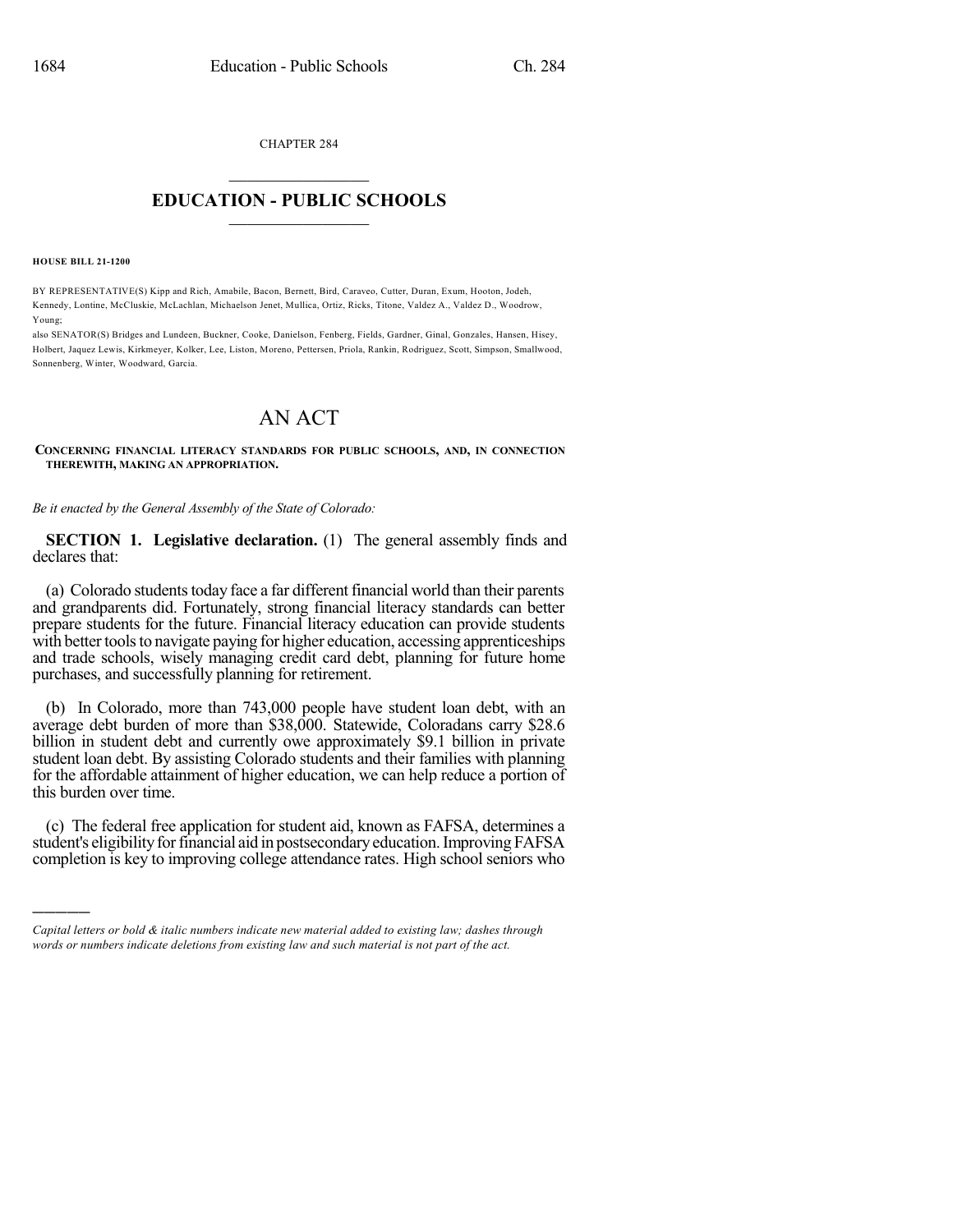complete the FAFSA are 84% more likely to immediately enroll in postsecondary education.

(d) United States consumers owe \$893 billion in credit card debt. About 41% of households carry revolving debt, and the poorest households have the highest total debt burden. Teaching students how to manage credit card debt can help them throughout their lives.

(e) The benefits of owning a home in the United States include creating wealth for homeowners that in turn can benefit families for generations, reducing economic risk by protecting families from rising rent prices, increasing homeowners' psychological health, and offering greater stability for homeowners' children. Providing students with the financial tools to plan for a future home purchase can yield generational benefits.

(f) Nearly half of all families in the United States have no retirement assets. Even among those families who are nearing retirement, four out of ten have no retirement assets. Middle-class, working-age families whose incomes are at the fiftieth percentile have, on average, only \$5,000 saved in retirement accounts. Most African-American and Latinx families have no retirement savings. Finally, older workers are working longer and delaying their retirement. By providing students with information on saving for retirement early in life, they can begin building the assets they need to be comfortable when they grow old.

**SECTION 2.** In Colorado Revised Statutes, 22-7-1005, **add** (2.8) as follows:

**22-7-1005. Preschoolthroughelementaryandsecondary education- aligned standards- adoption- revisions.**(2.8) PURSUANT TO THE SCHEDULE OF REVISIONS SET FORTH IN SUBSECTION  $(6)(b)(II)(A)$  OF THIS SECTION, THE STATE BOARD SHALL ENSURE THAT THE NINTH THROUGH TWELFTH GRADE FINANCIAL LITERACY STANDARDS INCLUDE AN UNDERSTANDING OF:

(a) (I) THE COSTS ASSOCIATED WITH OBTAINING A POSTSECONDARY DEGREE OR CREDENTIAL IN COLORADO AND OUT OF STATE, INCLUDING BUT NOT LIMITED TO TUITION AND FEES, ROOM AND BOARD, AND OTHER COSTS;

(II) HOW TO ASSESS THE AFFORDABILITY OF AND BUDGET FOR DIFFERENT OPTIONS FOR OBTAINING A POSTSECONDARY DEGREE OR CREDENTIAL;

(III) THE WAYS IN WHICH STUDENTS PAY FOR HIGHER EDUCATION,INCLUDING BUT NOT LIMITED TO USING FUNDS FROM SAVINGS ACCOUNTS AND OBTAINING STUDENT LOANS, GRANTS, OR SCHOLARSHIPS;

(IV) TYPES OF STUDENT LOAN PROGRAMS AND TYPES OF STUDENT LOAN DEBT, INCLUDING PUBLIC AND PRIVATE LOANS;

(V) THE PURPOSE OF THE FREE APPLICATION FOR FEDERAL STUDENT AID, OR FAFSA, OR A SUCCESSOR FORM, TO ACCESS FEDERAL STUDENT AID; ITS USE IN DETERMINING A STUDENT'S ELIGIBILITY FOR FEDERAL, STATE, AND PRIVATE FINANCIAL AID, INCLUDING GRANTS, SCHOLARSHIPS, AND WORK STUDY, WHICH ARE FORMS OF FINANCIAL AID THAT DO NOT NEED TO BE REPAID BY THE STUDENT; HOW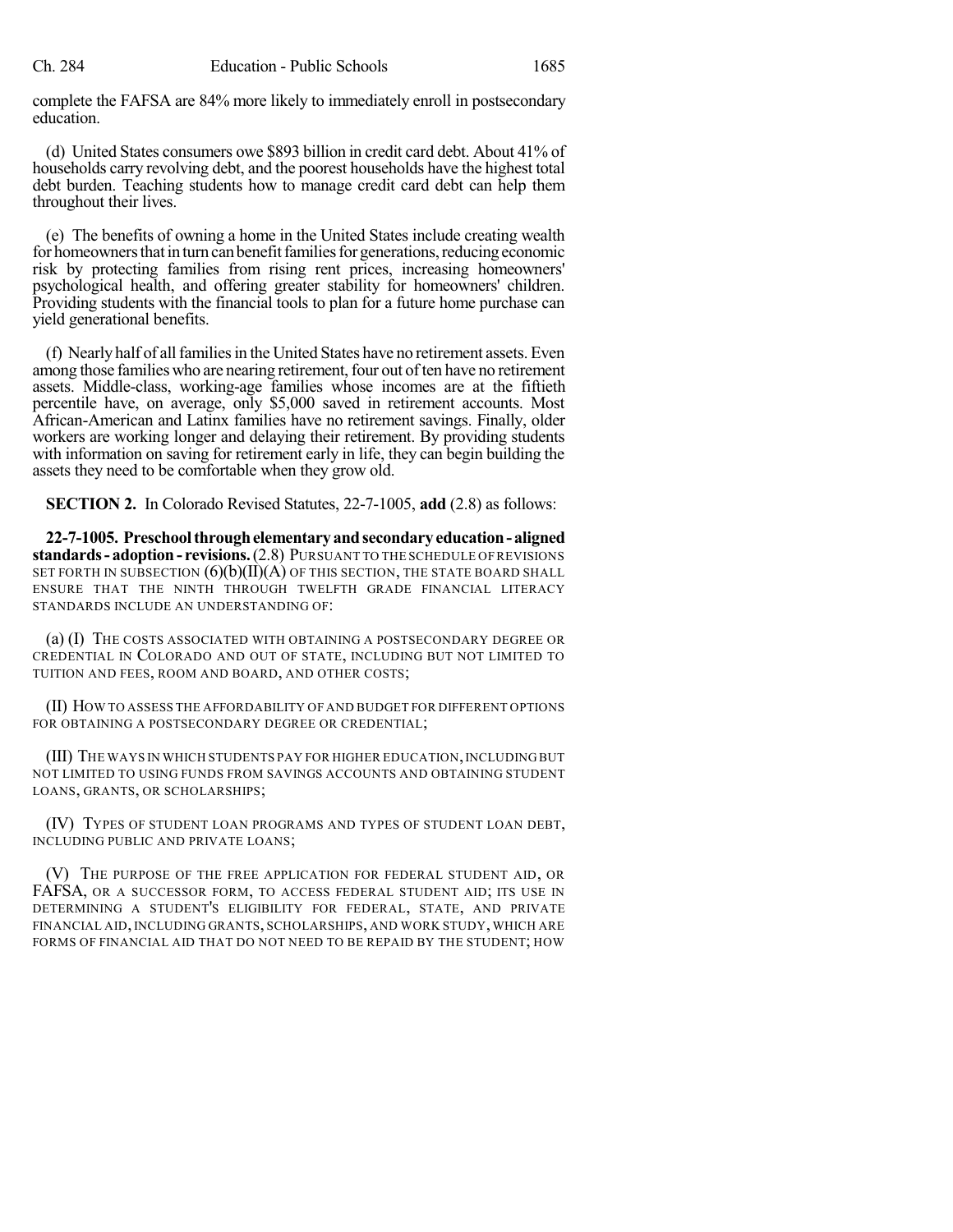TO ACCESS THE FAFSA ELECTRONICALLY OR IN ANOTHER FORMAT; AND WHERE TO ACCESS HELP FROM THE STUDENT'S SCHOOL OR FROM OTHER SOURCES IN COMPLETING THE FAFSA;

(VI) THE PURPOSE OFTHECOLORADO APPLICATION FOR STATE FINANCIAL AID, OR CASFA, OR A SUCCESSOR FORM, TO ACCESS STATE STUDENT AID; ITS USE BY STUDENTS WHO ARE NOT ELIGIBLE FOR FINANCIAL AID PURSUANT TO TITLE IV,PART B OF THE FEDERAL "HIGHER EDUCATION ACT OF 1965", AS AMENDED, OR AN EQUIVALENT STATEWIDE FINANCIAL AID APPLICATION THAT USES FAFSA METHODOLOGY TO DETERMINE STUDENT FINANCIAL NEED AND ELIGIBILITY FOR STATE FINANCIAL AID PROGRAMS; HOW TO ACCESS THE CASFA ELECTRONICALLY OR IN ANOTHER FORMAT;AND WHERE TO ACCESS HELP FROM THE STUDENT'S SCHOOL OR FROM OTHER SOURCES IN COMPLETING THE CASFA.

(VII) REPAYMENT OF STUDENT LOANS AND THE REQUIREMENT TO REPAY STUDENT LOANS, EVEN IF THE STUDENT DOES NOT COMPLETE THE CREDENTIAL, AND THE CONSEQUENCES OF DEFAULTING ON STUDENT LOANS:

(VIII) STATE AND FEDERAL PROGRAMS THAT MAY BE AVAILABLE TO MANAGE STUDENT LOAN DEBT; AND

(IX) POTENTIAL CAREER EARNINGS, INCLUDING STARTING SALARY BY FIELD AND LEVEL OF DEGREE OR CREDENTIAL;

(b) COMMON METHODS FOR SAVING FOR RETIREMENT, INCLUDING LONG-TERM INVESTMENTS, TAX-DEFERRED ACCOUNTS, PENSIONS, AND GOVERNMENT RETIREMENT BENEFITS;

(c) CREDIT CARDS AND MANAGING CREDIT CARD DEBT; AND

(d) HOMEOWNERSHIP AND MORTGAGES.

**SECTION 3.** In Colorado Revised Statutes, 22-2-127, **amend** (1); and **add** (2.5) as follows:

**22-2-127. Financial literacy - resource bank - technical assistance definitions.** (1) As used in this section, UNLESS THE CONTEXT OTHERWISE REQUIRES:

(a) "COLORADO APPLICATION FOR STATE FINANCIAL AID" OR "CASFA" MEANS THE APPLICATION TO DETERMINE STUDENT FINANCIAL NEED AND ELIGIBILITY FOR STATE FINANCIAL AID PROGRAMS USING FEDERAL FAFSA METHODOLOGY, OR ANY SUCCESSOR FORM.

(b) "Financial literacy" means knowledge of personal finances that is sufficient to enable a person to manage savings, investment, and checking accounts; to design and maintain a household budget; to manage personal debt; to understand consumer credit and finance; to manage personal credit options; TO ASSESS THE AFFORDABILITY OF AND HOW TO BUDGET FOR POSTSECONDARY EDUCATION; TO UNDERSTAND THE PURPOSE OF AND HOW TO ACCESS AND COMPLETE THE FAFSAOR CASFA TO ACCESS STUDENT FINANCIAL AID; TO UNDERSTAND THE HOME BUYING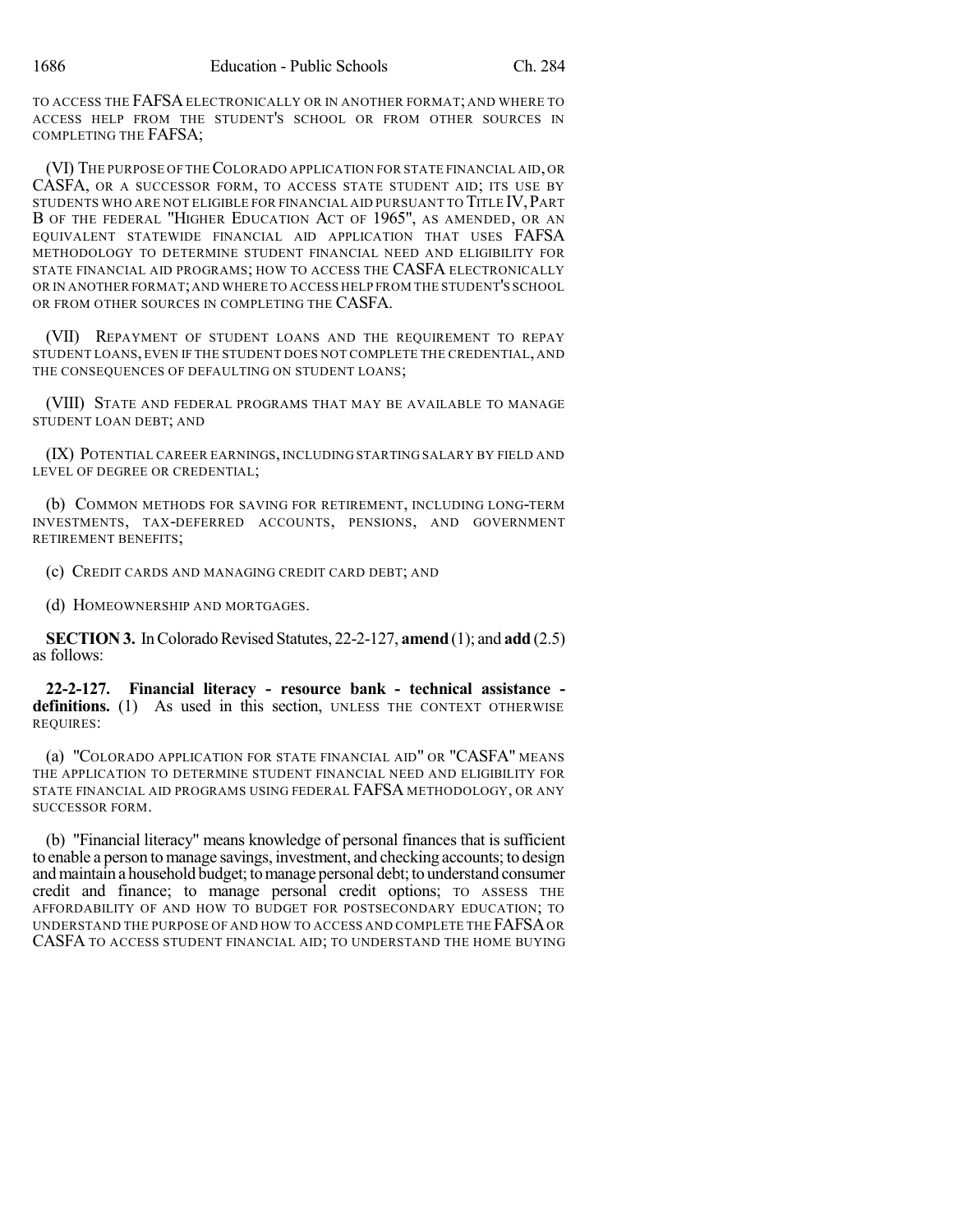PROCESS, INCLUDING HOME LOANS AND MANAGING MORTGAGE DEBT; and to understand and select among FROM short-term and long-term investment options.

(c) "FREE APPLICATION FOR FEDERAL STUDENT AID" OR "FAFSA" MEANS THE FEDERAL APPLICATION USED TO DETERMINE STUDENT FINANCIAL NEED AND ELIGIBILITY FOR FEDERAL STUDENT AID PROGRAMS, OR ANY SUCCESSOR FORM.

(2.5) IN ADDITION TO THE MATERIALS INCLUDED IN THE RESOURCE BANK PURSUANT TO SUBSECTION (2) OF THIS SECTION, THE RESOURCE BANK MUST ALSO INCLUDE INFORMATION CONCERNING FINANCIAL AID PLANNING FOR POSTSECONDARY EDUCATION EXPENSES;INFORMATION CONCERNING THE BENEFITS OF COMPLETING AND SUBMITTING THE FAFSA, OR, FOR STUDENTS WHO ARE NOT ELIGIBLE FOR FINANCIAL AID PURSUANT TO TITLE IV, PART B OF THE FEDERAL "HIGHER EDUCATION ACT OF 1965", AS AMENDED, THE CASFA; AND ELECTRONIC LINKS TO THE FAFSA AND CASFA AND INSTRUCTIONS FOR COMPLETING THE FAFSA AND CASFA.

**SECTION 4.** In Colorado Revised Statutes, 22-32-135, **amend** (1) introductory portion,  $(1)(d)$ ,  $(1)(e)$ ,  $(2)$ , and  $(3)$  as follows:

**22-32-135. Financial literacy curriculum - definition.** (1) The general assembly hereby finds that:

(d) Recent Studies of consumer finances by the federal reserve board show that, at the end of the third quarter of 1999 2020, household debt in the United States totaled over six trillion three hundred billion FOURTEEN AND ONE-HALF TRILLION dollars. Almost one trillion four hundred billion dollars of this debt was consumer credit debt, while four trillion four hundred billion dollars consisted of mortgage debt. Over one and one-half trillion dollars of this debt is student debt, OVER EIGHT HUNDRED BILLION DOLLARS IS CREDIT CARD DEBT, AND OVER TEN TRILLION DOLLARS IS MORTGAGE DEBT.

(e) With the recent growth in consumer debt and the apparently low level of education and understanding with regard to personal finances, it is imperative that the public schools of the state provide students with a thorough, high-quality curriculumoffinancialliteracytoenable studentstounderstandandmaster personal finance skills, including, at a minimum, managing bank accounts; household budgeting; understanding and managing personal debt, INCLUDING CREDIT CARD DEBT AND STUDENT LOAN DEBT; and managing personal savings, RETIREMENT SAVINGS, HOMEOWNERSHIP, and investment INVESTMENTS.

(2) As used in this section, "financial literacy" means knowledge of personal finances that is sufficient to enable a person to manage savings, investment, and checking accounts; to design and maintain a household budget; TO ASSESS THE AFFORDABILITY OF AND HOW TO BUDGET FOR POSTSECONDARY EDUCATION; TO UNDERSTAND THE PURPOSE OF AND HOW TO ACCESS AND COMPLETE THE FREE APPLICATION FOR FEDERAL STUDENT AID AND THE COLORADO APPLICATION FOR STATE FINANCIAL AID, OR SUCCESSOR FORMS FOR ACCESSING FEDERAL AND STATE FINANCIAL AID; to manage personal debt, including student loan debt; to understand consumer credit and finance; to manage personal credit options, and INCLUDING CREDIT CARDS; to understand and select FROM among short-term and long-term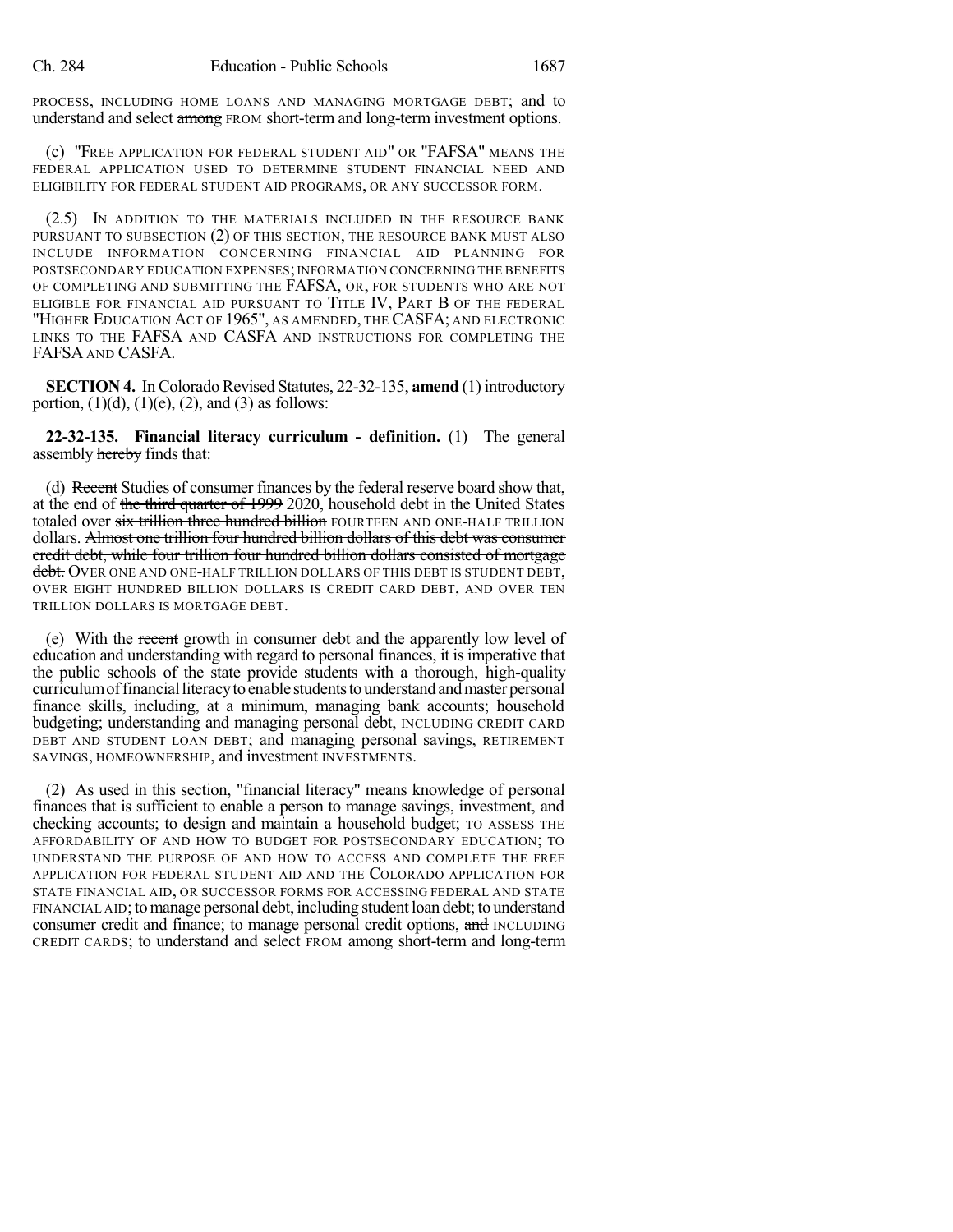investment options; TO UNDERSTAND THE HOME BUYING PROCESS, INCLUDING HOME LOANS AND MANAGINGMORTGAGE DEBT;AND TO UNDERSTAND RETIREMENT PLANS, TAX-DEFERRED ACCOUNTS, PENSIONS, AND GOVERNMENT RETIREMENT BENEFITS.

 $(3)$ (a) Each school district board of education is strongly encouraged to adopt as part of its district curriculum courses pertaining to financial literacy to be taught in grade-appropriate courses at the elementary, middle, junior high, and high school grade levels. When selecting mathematics and economics textbooks, each school district is strongly encouraged to select those texts that include substantive provisions on personal finance, including personal budgeting; credit; debt management; STUDENT LOAN BORROWING AND FINANCIAL AID; HOMEOWNERSHIP; RETIREMENT, INCLUDING LONG-TERM INVESTMENTS, TAX-DEFERRED ACCOUNTS, PENSIONS, AND GOVERNMENT RETIREMENT BENEFITS; and similar personal finance topics.

(b) THE CURRICULUM DESCRIBED IN SUBSECTION  $(3)(a)$  OF THIS SECTION MUST ALSO INCLUDE CONTENT RELATING TO HOW TO ASSESS THE AFFORDABILITY OF AND BUDGET FOR DIFFERENT OPTIONS FOR OBTAINING A POSTSECONDARY DEGREE OR CREDENTIAL AND HOW TO PAY FOR HIGHER EDUCATION.THE CURRICULUM SHOULD FAMILIARIZE STUDENTS WITH THE PROCESS AND NECESSARY FORMS FOR APPLYING FOR FEDERAL AND STATE FINANCIAL AID, STUDENT LOANS, SCHOLARSHIPS, AND GRANT PROGRAMS, INCLUDING ACCESSING AND COMPLETING EITHER THE FREE APPLICATION FOR FEDERAL STUDENT AID OR THE COLORADO APPLICATION FOR STATE FINANCIAL AID, OR SUCCESSOR FORMS TO ACCESS FEDERAL AND STATE FINANCIAL AID, AND SHOULD ENSURE THAT STUDENTS HAVE AN AWARENESS OF FEDERAL AND STATE PROGRAMS THAT MAY BE AVAILABLE TO MANAGE STUDENT LOAN DEBT.

**SECTION 5.** In Colorado Revised Statutes, 22-2-136, **amend** (1) as follows:

**22-2-136. Additional duty - state board - individual career and academic plans-standards- rules.** (1) On or before February 1, 2010, the state board shall promulgate rules pursuant to the "State Administrative Procedure Act", article 4 of title 24, C.R.S., to establish standards for individual career and academic plans for students enrolled in the public schools in the state. An individual career and academic plan shall MUST be designed to assist a student and his or her THE STUDENT'S parent or legal guardian in exploring the postsecondary career and educational opportunities available to the student, aligning course work and curriculum, applying to postsecondary education institutions, securing financial aid, and ultimately entering the workforce. AS PART OF THE PROCESS OF ESTABLISHING THE INDIVIDUAL CAREER AND ACADEMIC PLAN, THE STUDENT AND THE STUDENT'S PARENTS MUST BE MADE AWARE OF THE IMPORTANCE OF COMPLETING THE FREE APPLICATION FOR FEDERAL STUDENT AID OR THE COLORADO APPLICATION FOR STATE FINANCIAL AID, OR SUCCESSOR FORMS FOR ACCESSING FEDERAL AND STATE FINANCIAL AID, AND BE PROVIDED HELP IN COMPLETING THE FORMS, IF REQUESTED.

**SECTION 6.** In Colorado Revised Statutes, 22-30.5-525, **amend** (1) as follows:

**22-30.5-525. Individual career and academic plans.**(1) Each institute charter school shall assist each student and his or her THE STUDENT's parent or legal guardian to develop and maintain the student's individual career and academic plan,